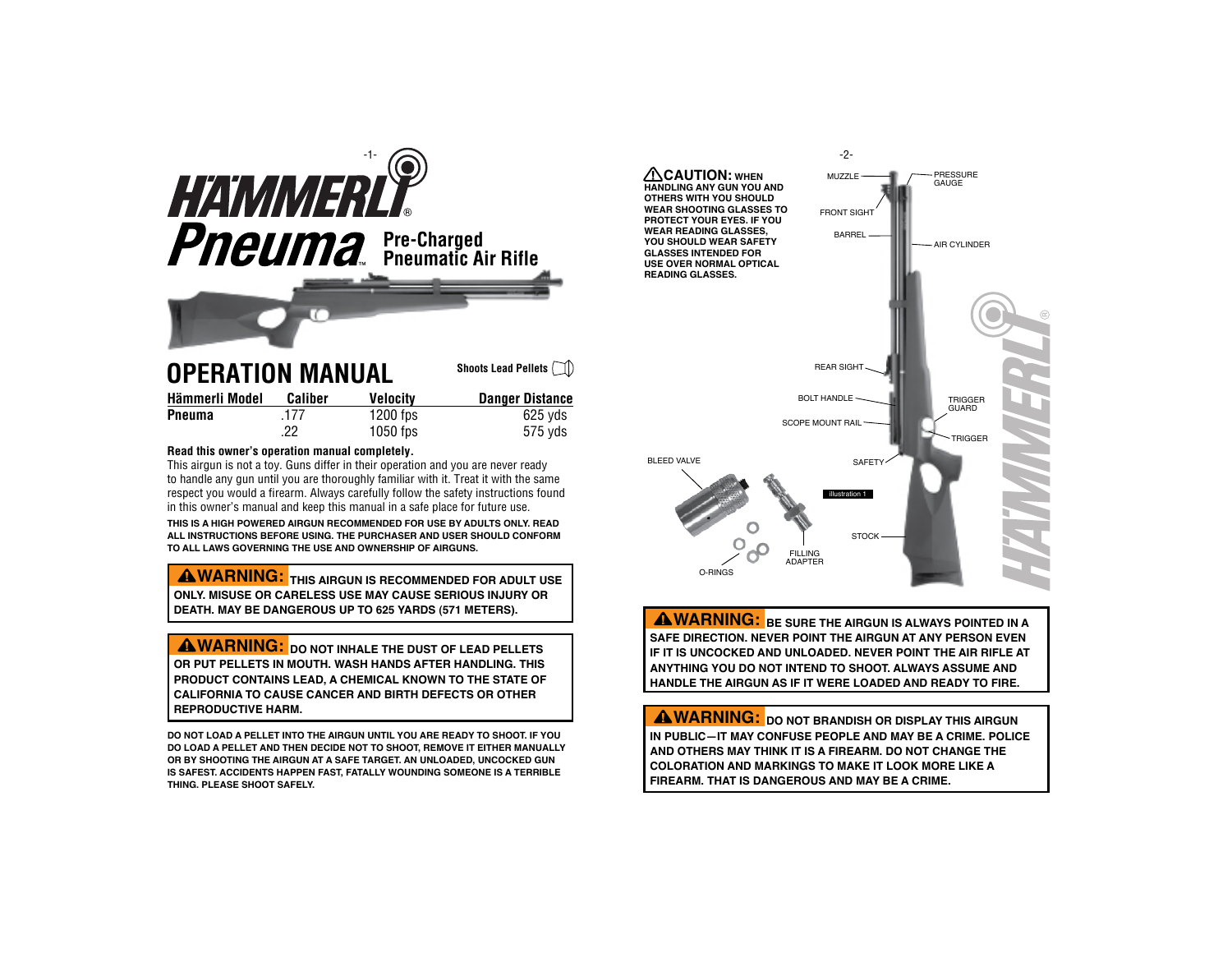# **HÄMMERLI AIR RIFLE OPERATION Steps** -3- -4-

## **Step 1. OPERATIng the Safety**

• To manually put the Pneuma "ON SAFE", pull the safety all the way toward the rear of the stock. It is "ON SAFE" when the red dot is not showing (see illustration 2). • The Hämmerli Pneuma has an automatic safety. When the air rifle is cocked it is automatically put "ON SAFE".

• The safety on the Hämmerli Pneuma is located on the top of the receiver (see illustration 2).

• The safety will be automatically placed in the "ON SAFE" position after the air rifle has been cocked.

• The safety is not "ON SAFE" unless it is pulled all the way back towards the rear of the stock and the red dot on the safety is not showing.

• To put the Pneuma "OFF SAFE", push the safety all the way forward toward the barrel. When you see the red dot on the safety, the air rifle is "OFF SAFE" and can be fired.



 **ATTENTION: Before you put your air rifle "OFF SAFE", be absolutely certain that your air rifle is pointed in a SAFE DIRECTION and that you are ready to fire.** 

## **Step 2. Pressurizing and depressurizing the CYLINDER**

**2A. Pressurizing (filling) the Air Cylinder**

 **WARNING: Use only compressed DRY air in this airgun. do not use any other gases, including oxygen which can cause a fire or explosion that may result in serious injury or death.**

**Note:** It is recommended that you leave the air cylinder installed in the air rifle while pressurizing to prevent damage to the cylinder and unnecessary wear on the o-ring and valve; however, the Pneuma's air cylinder may be pressurized while out of the air rifle.

- Put the airgun "ON SAFE" and always keep it pointed in a SAFE DIRECTION.
- Make sure the airgun is unloaded and not cocked (See STEP 4).
- Use only a pump designed for filling a pre-charged airgun. Do not use standard

(shop or garage) air compressor as these types of air compressors cannot produce the high pressures required to operate the airgun. Your local sporting goods store or scuba diving shop may be able to fill the cylinder.



• Put two o-rings onto the filling adapter (see illustration 3).

• Put a slight amount of silicone grease or one drop RWS Chamber Lube on each of the o-rings on the filling adapter.

• Attach the filling adapter to the pump or air source.

• Push the plug out of the air cylinder (see illustration 4).

• Insert the filling adapter into the filling port of the air cylinder (see illustration 4). • DO NOT FILL THE AIR CYLINDER TO MORE THAN 200 BAR (2,900 PSI).

#### **Over Fill**

This airgun is designed for optimum performance at a pressure no greater than 200 BAR (2,900 psi). Over filling will not improve performance and may cause the valve to lock. If the airgun has been over filled, make sure the airgun is "ON SAFE". Remove the air cylinder from the airgun. Put the bleed valve onto the air cylinder and release air until the gauge reads "0" (See 2B. Depressurizing the Air Cylinder). If the valve locks, contact Umarex USA Service Department at 1-479-646-4210.

#### **2B. Depressurizing the Air Cylinder**

• Put the airgun "ON SAFE" and always keep it pointed in a SAFE DIRECTION. Make sure the airgun is unloaded and not cocked (See STEP 4).  $\overline{\bullet}$  Remove the air cylinder from the airgun by turning it counter clockwise.

 **CAUTION: NEVER PLACE YOUR HAND OR FINGERS** 

# **IN FRONT OF THE MUZZLE.**

• Back the screw out of the bleed valve by turning it

counter clockwise with an allen (hex) wrench (see illustration 5a-1). There is no need to remove it completely.

• Put the bleed valve onto the air cylinder at the valve end (see illustration 5a-2).

• Hold the cylinder away from your body and keep your

hands and fingers away from the discharge hole in the bleed valve (see illustration 5b).

• Slowly turn the screw clockwise down into bleed valve until air is being released from the cylinder (see illustration 5b).

• Release air until the gauge shows '0' indicating no air remains in the cylinder. • Remove the bleed valve.

 **WARNING: Use only .177 caliber pellets in a .177 caliber Hämmerli Pneuma and only .22 caliber pellets in a .22 caliber Hämmerli pneuma. never resuse fired pellets. do not use deformed pellets. use of any other ammunition can cause injury or damage to persons or property.**

illustration 5b



illustration 4

Filling Port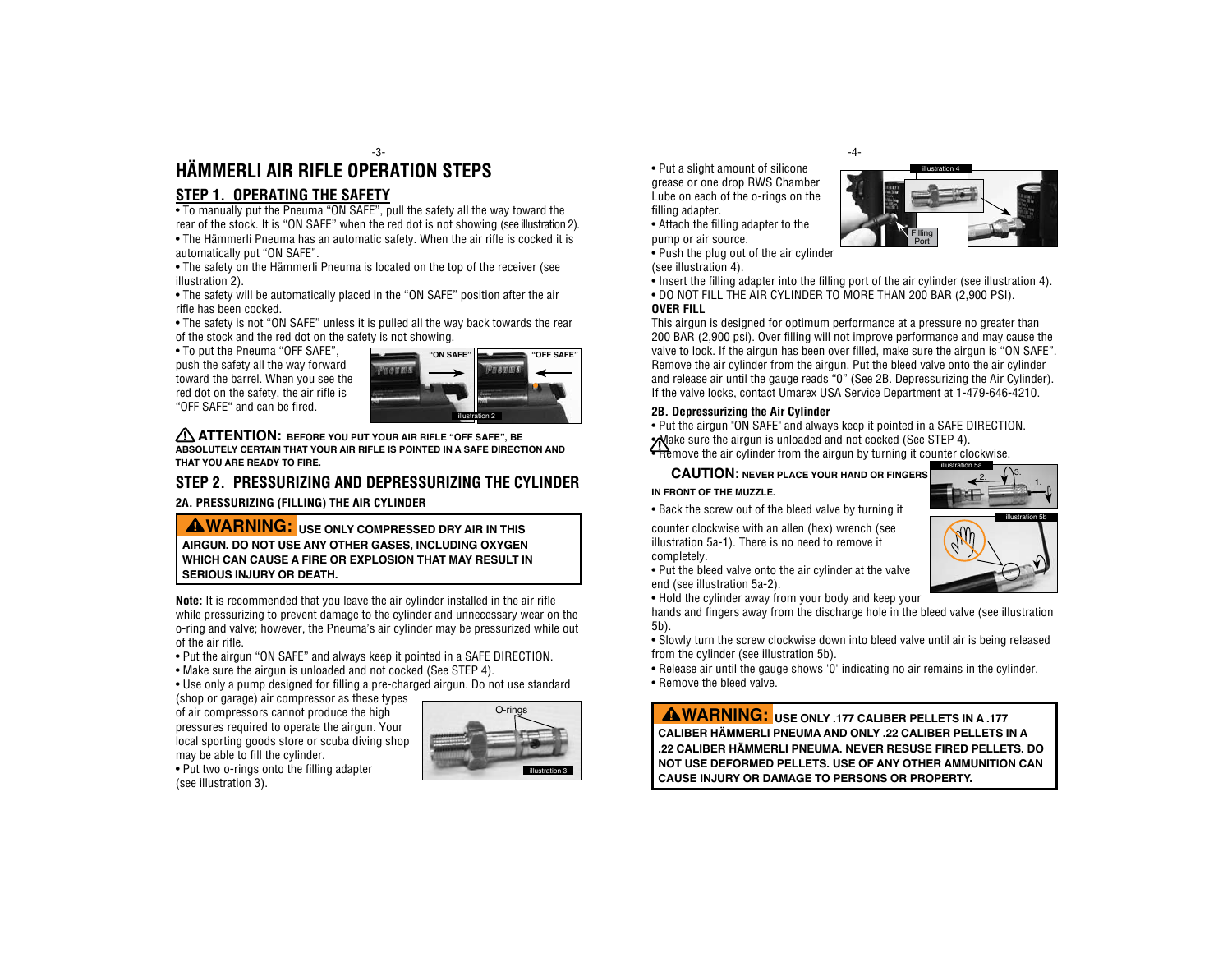• Put the airgun "ON SAFE" and always keep it pointed in a SAFE DIRECTION.

• Be sure the airgun is pressurized (see STEP 2).

• Open the bolt by pulling the lever back until it moves freely.

• Cock the air rifle by pulling the bolt all the way back. Do not force the lever any further than shown in illustration 6 or it may break.

**3B. LOADING THE AIR RIFLE**

• Place one pellet, nose first, into the loading port (see illustration 7).

• Gently close the bolt to push the pellet into the breech. DO NOT CLOSE THE BOLT WITH FORCE. THIS MAY DAMAGE YOUR AIRGUN.

• Be sure the bolt is closed and locked before firing. If it is not fully closed and locked the pellet may not discharge or the air rifle may jam.

 **WARNING: NEVER CARRY AN AIR RIFLE WHILE COCKED AND/ OR WHILE LOADED. IT IS BEST TO COCK THE AIR RIFLE ONLY BEFORE SHOOTING. UNDER NO CIRCUMSTANCES SHOULD YOUR AIR RIFLE BE TRANSPORTED OR CARRIED WHILE COCKED AND/OR LOADED.**

# **Step 4. DECOCKING AND UNloading THE air rifle**

## **4A. UNLOADING**

- Fire the pellet at a SAFE TARGET to unload the airgun. If this is not practical:
- Put the air rifle "ON SAFE".
- Remove the air cylinder.

• Pull back the lever to open the bolt and push the pellet from the chamber by gently running the correct caliber cleaning rod through the muzzle.

• If a pellet is lodged in the barrel, see REMOVING A JAMMED PELLET.

#### **4B. DECOCKING**

- Always keep the muzzle pointed in a SAFE DIRECTION.
- Open the bolt by pulling the lever to the rear until it stops. Do not force rearward.
- Put the airgun in the "OFF SAFE" (Fire) position.
- Holding the lever so that it does not slam forward, pull the trigger with your other hand.
- Close the bolt by pushing the lever forward and the airgun is no longer cocked.

• Put the airgun "ON SAFE."

 **CAUTION: Be careful to keep fingers clear of cocking mechanism AND LOADING PORT (see "Pinch Points", illustration 8a&b).**



# **Step 5. AimING SAFELY & Adjusting sights 5A. AIMING SAFELY**

• Always keep your air rifle pointed in a SAFE DIRECTION.

• This airgun is designed for target shooting and is suited for both outdoor and indoor use. Always choose your target carefully. It is best to shoot at a paper bullseye target which is attached to a safe backstop. A heavy blanket should be hung behind the target backstop to prevent ricochet should you miss the backstop. Think about what you will hit if you miss the target.

-6-

• Do not shoot at hard surfaces or at the surface of water. The pellet may bounce off or ricochet and hit someone or something you had not intended to hit.

• This air rifle has open sights. Air rifles with this type of sight are correctly aimed when the front sight blade is positioned exactly in the notch of the rear sight. The

top of the front sight blade should be even with the top of the notch in the rear sight. The bullseye should appear to rest on the top of the front sight (see illustration 9).



 **CAUTION: Your backstop should be inspected for wear before and after each use. Discontinue use if the backstop surface shows signs of failure. Always place the backstop in a location that will be safe should the backstop fail. Discontinue the use of a backstop if the projectile rebounds or ricochets.**

## **5B. ADJUSTING SIGHTS**

#### **Front Sight Elevation adjustment** (ill. 10a)

– If rifle shoots too low turn adjustment wheel (a) counter clockwise.

– If rifle shoots too high turn adjustment wheel (a) clockwise.

#### **Rear Sight Elevation adjustment** (ill. 10b)

– If rifle shoots too low turn adjustment wheel (b) counter clockwise.

– If rifle shoots too high turn adjustment wheel (b) clockwise.

#### **Rear Sight Windage adjustment** (ill. 10b)

– If rifle shoots left turn adjustment screw (c) clockwise.

– If rifle shoots right turn adjustment screw (c)counter clockwise.

# **Step 6. FIRING**

• Always make certain there is sufficient pressure for proper operation before firing. • When you are absolutely sure your air rifle is aimed at a safe target and you are ready to fire, put your air rifle "OFF SAFE" (see STEP 1. OPERATING THE SAFETY). • Squeeze the trigger.







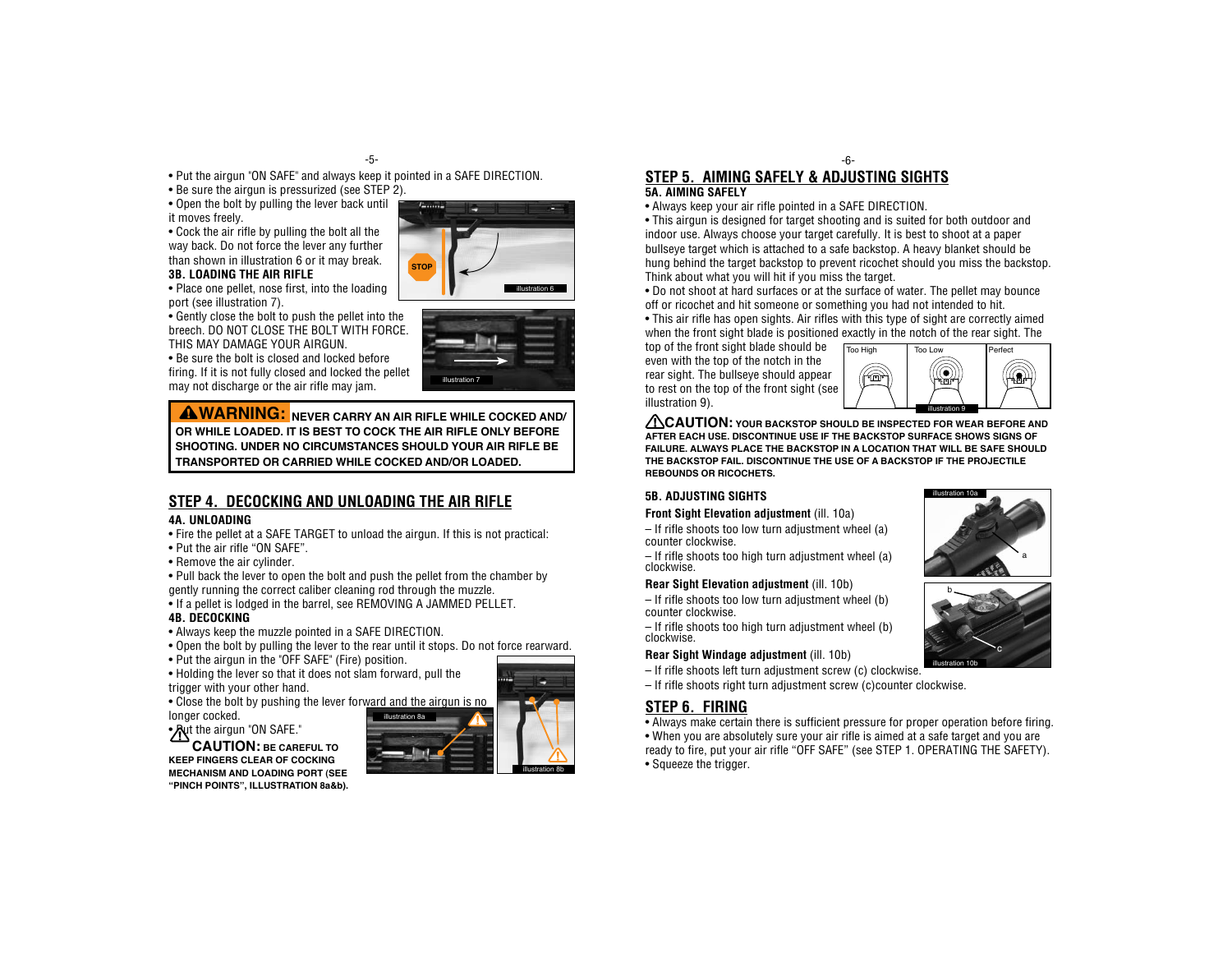**WARNING: If a pellet does not fire after completing the operation steps, the gun may be jammed. An unfired projectile in the barrel can be a dangerous situation. Keep AIRgun pointed in a safe direction and AND SEE "REMOVING A JAMMED PELLET".**

### **REMOVING A JAMMED PELLET**

If a pellet is jammed in the barrel, DO NOT RELOAD THE AIR RIFLE. NEVER LOOK DOWN THE MUZZLE.

• Cock the air rifle (see STEP 3A, COCKING THE AIR RIFLE), point the air rifle in a SAFE DIRECTION, put the air rifle in the "OFF SAFE" position and squeeze the trigger to fire.

• If the pellet did not discharge, follow these steps to remove the jammed pellet:

1. Remove the air cylinder.

2. Insert the correct caliber cleaning rod into the muzzle end and push the jammed pellet out of the breech. Do not try to reuse that pellet.

If you are not able to unjam your air rifle contact Umarex USA Service Department at www.UmarexUSA.com or 1-479-646-4210.

## **Ammunition**

**Your Hämmerli Air Rifle is designed to fire caliber .177 or .22 lead pellets only.** We recommend the use of RWS Pellets because of their superb accuracy and dimensional uniformity. The correct caliber is clearly stamped on the breech block.

## **Trigger adjustment**

The Hämmerli Pneuma has two trigger adjustments. One adjusts the trigger pull and the other adjusts the trigger travel.

• Put the air rifle "ON SAFE", make sure it is unloaded and not cocked. Always keep the muzzle pointed in a SAFE DIRECTION.

• Remove the air cylinder.

• To adjust trigger travel turn the screw located in front of the trigger blade. The trigger guard does not have to be removed to adjust trigger travel. Turning the screw clockwise will shorten trigger travel. Turning the screw counterclockwise will lengthen trigger travel.

• To adjust trigger pull, remove the trigger guard to expose the screw located behind the trigger blade. To make the trigger pull lighter turn the screw clockwise. To strengthen the trigger pull turn the screw counterclockwise.

-7- -8-

**SHOULDER PAD adjustment** Loosen the screw with an Allen (hex) wrench. Adjust

pad for comfort. Tighten screw. (see illustration 11)

## **Storing your air rifle**

NEVER STORE A LOADED OR COCKED GUN. Unload pellet from the airgun. Keep air rifle away from children and untrained shooters. Store pellets separately from

the air rifle. Protect your air rifle from moisture and dirt; clean airgun and wrap it in a smooth, dry cloth. If you are going to store your airgun for an extended length of time—remove the air cylinder from the air rifle and depressurize the cylinder (see STEP 2B), be sure the barrel is protected by coating the bore with RWS Spring Cylinder Oil. Always use a soft cloth. Remove the oil completely before the next use.

# **care and maintenance**

 **CAUTION: Before any care, cleaning, or maintenance, always be sure your air rifle is "ON SAFE" and unloaded. Keep it pointed in a SAFE DIRECTION. It is important to maintain your airgun properly.**

**Valves and O-rings:** Keep the valve seals and O-rings lubricated to extend life.

• Place one to two drops of RWS Chamber Lube or silicone grease on the valve of the air cylinder each time you insert it into the air rifle.

• Place one drop of RWS Chamber Lube or silicone grease on each of the O-rings of the filling adapter before each use.

**WORKING PARTS:** The working parts require very little lubrication.

• The wearing surfaces at the cocking lever and the trigger mechanism should be lubricated with RWS Spring Cylinder Oil by applying one drop every 1000 shots.

• Put one drop of RWS Chamber Lube on the O-ring located on the nose of the bolt after every 1000 shots.

DO NOT USE PETROLEUM BASED LUBRICANTS WITH THIS AIRGUN. Petroleum based products MUST NOT be introduced into the high pressure chamber. This could result in an explosion resulting in personal injury or death. Remember, a little is good—a lot is not better.

**BARREL:** In day to day use, small amounts of dirt or residue will accumulate in the bore. This can be removed by using RWS Cleaning Pellets. Note: High quality RWS Lead Pellets not only increase accuracy, they help to reduce lead deposit. During periods of regular use the bore of the barrel should be cleaned periodically by means of a felt wad or cleaning rod with wool mop. Wire brushes should not be used.